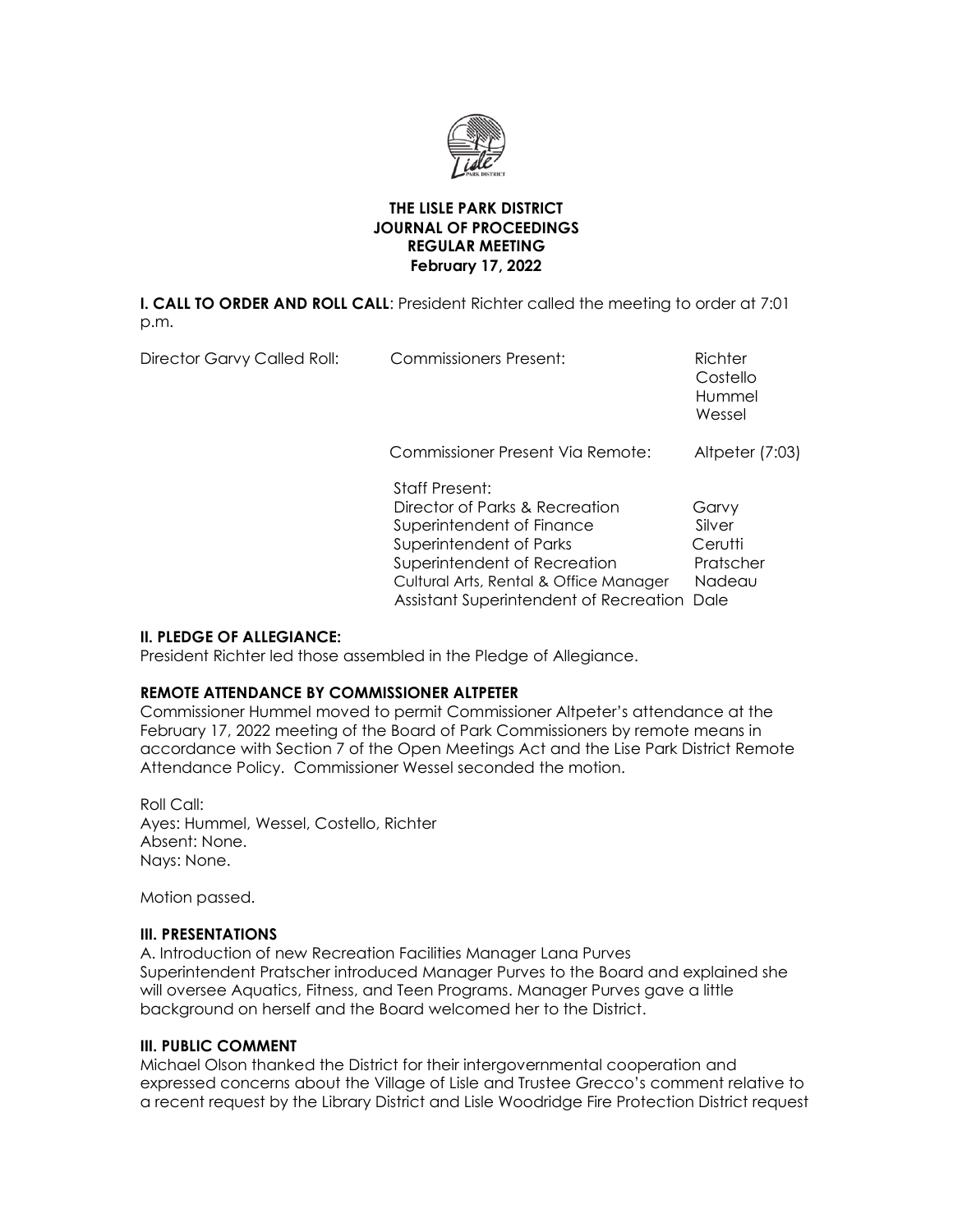for fee waivers when he asked what is in it for the Village. He said he suggests the park district take this into account when considering the Village of Lisle's request to use Community Park for their July 3rd fireworks display.

### **IV. APPROVE MEETING AGENDA**

Commissioner Costello moved to approve the meeting agenda for the regular meeting for Thursday, February 17, 2022. Commissioner Hummel seconded the motion.

Roll Call: Ayes: Costello, Hummel, Wessel, Altpeter, Richter Absent: None. Nays: None.

Motion passed.

#### **V. CONSENT AGENDA ITEMS**

Commissioner Hummel moved to approve consent agenda items A, B, C and D.

A. Approve Minutes of Regular Meeting of January 20, 2022.

B. Approve February Voucher List in the amount of \$213,286.93.

C. Approve the purchase of one 2022 Jon Deere X758 Tractor and attachments from John Deere and Company of Cary, North Carolina in the amount of \$30,081.41. D. Approve the reservation of Saturday September 24, 2022 and Sunday, September 25<sup>th</sup> 2022 for the Barkapalooza walk in Community Park.

Commissioner Wessel seconded the motion.

Roll Call: Ayes: Costello, Wessel, Hummel, Altpeter, Richter Absent: None. Nays: None.

Motion passed.

**VI. COMMUNICATIONS** None.

**VII. UNFINISHED BUSINESS** None.

**VIII. NEW BUSINESS** None.

#### **IX.STAFF REPORTS**

A. Strategic Master Plan

Commissioner Costello reported the selection committee has chosen PROS Consulting as their first choice. He said they thoroughly addressed all the requirements outlined and have vast experience both locally and nationally. He reported the credentials of everyone assigned to Lisle's project are very impressive, they were the only ones who mentioned they want to hear from both District users and non-users, they were the only ones who mentioned they plan to specifically engage youth, and they have the ability to create a crowdsourcing website that will give project updates along the way. He reported PROS is also using the same survey company the District has used for its surveys in 2006 and 2010, and the level of detail provided in their project approach and project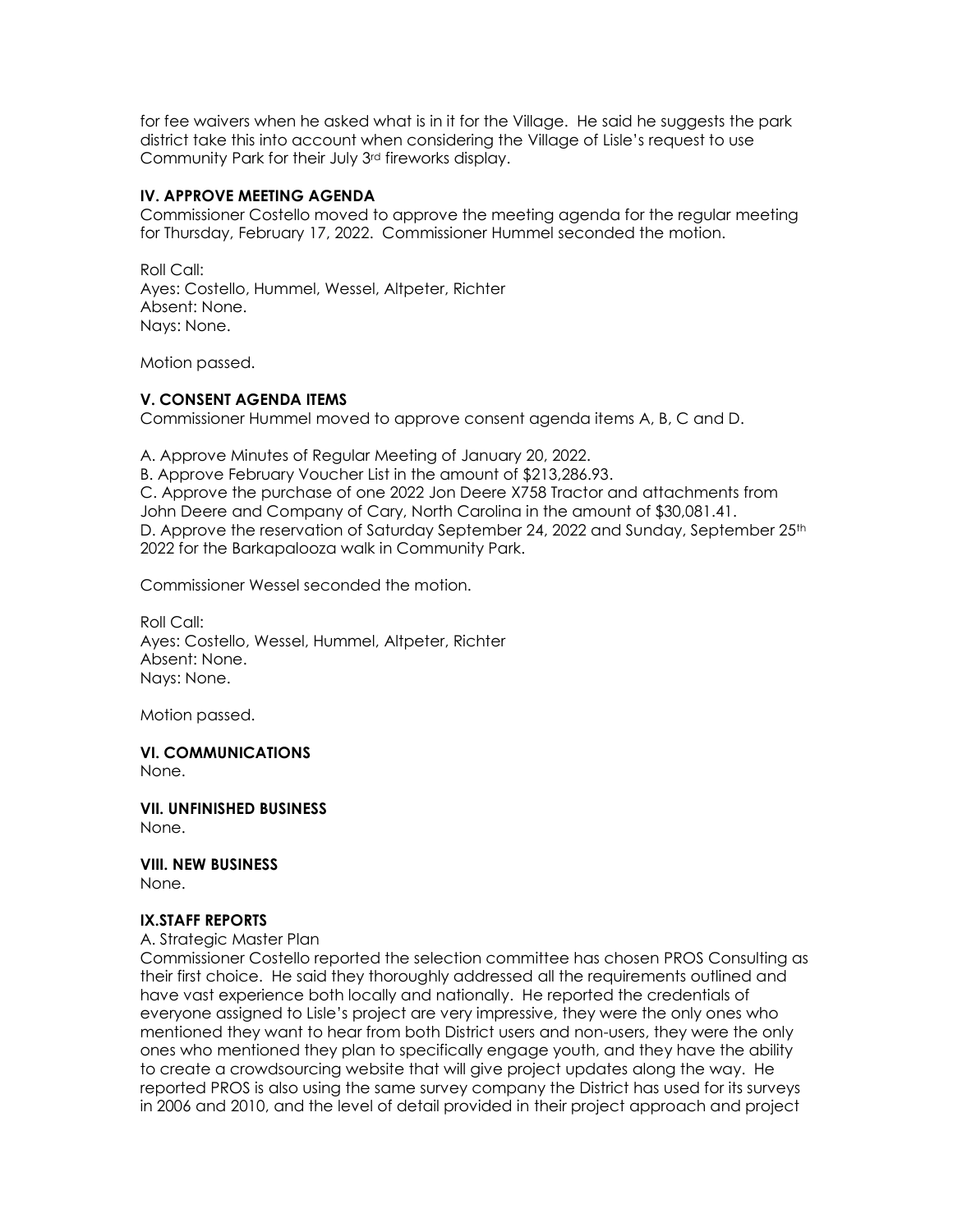timeline was much more detailed than the other submittals received. Discussion ensued regarding next steps with the consensus being to schedule an in-person interview with PROS and the entire park board, and if the interview goes well, the selection committee will then convene with PROS at a separate meeting to negotiate an agreeable fee. It was also agreed that the commissioners will provide a list of questions for PROS' presentation to Director Garvy to pass along to them so they are fully prepared.

#### B. Tentative 2023-24 Capital Projects Discussion

Directory Garvy reported the Capital Projects list is included in the Board Packet and noted that this is a snapshot and at this time nothing set in stone. President Richter thanked staff for developing the report and said he doesn't recall seeing anything like it previously and thinks it is very useful. Commissioner Costello agreed and said it is an eyeopener to see how expensive it is to maintain the park district. Director Garvy reported Commissioner Wessel identified a redundancy on the 2024 list where the painting of the Yender House is listed twice and one of them will be removed.

Director Garvy asked President Richter if he wanted to provide an update on the outdoor fitness equipment project that he and Trustee Tom Duffy have spearheaded. He deferred to Director Garvy who reported Mr. Duffy has reported they will secure the \$10,000 he set as a goal and that total does not include a pledge by SEASPAR in the amount of \$2,700. He reminded the Board the park district has \$10,000 allocated and asked if the board is comfortable moving forward considering the \$27,000 cost and the financial shortfall of about \$4,000. Discussion ensued with the consensus being staff will present a recommendation to purchase the equipment at the Regular Meeting of March 21, 2022.

# **X.PARTNERS FOR PARKS REPORT**

The Partners for Parks Report is included in the Board Packet.

# **XI.SEASPAR REPORT**

The SEASPAR report is included in the Board Packet.

# **XII. OFFICER REPORTS**

# **A. President Richter**

President Richter reported he recently had a conversation with another Volunteers of Lisle individual who is also a retired Naperville Park Police officer about park safety and suggested a meeting with himself, this volunteer/retired officer, and Director Garvy to discuss park safety and opportunities to increase the safety of District parks. Director Garvy replied he would look forward to such a meeting.

#### **B. Treasurer, Commissioner Wessel**

# **i. Financial Reports ending December 31, 2021,**

Superintendent Silver reported the investments are all collateralized or insured, and the District is a little in the red compared to this time in past year. Superintendent Silver reported he will investigate the details behind this shortfall but said he is entirely confident the District will catch up.

# **C. Commissioners' Reports**.

None.

# **XIV. CLOSED SESSION**

Commissioner Hummel moved to adjourn the regular board meeting and go into closed session pursuant to Section 2(c) (21): Discussion of minutes lawfully closed under this Act,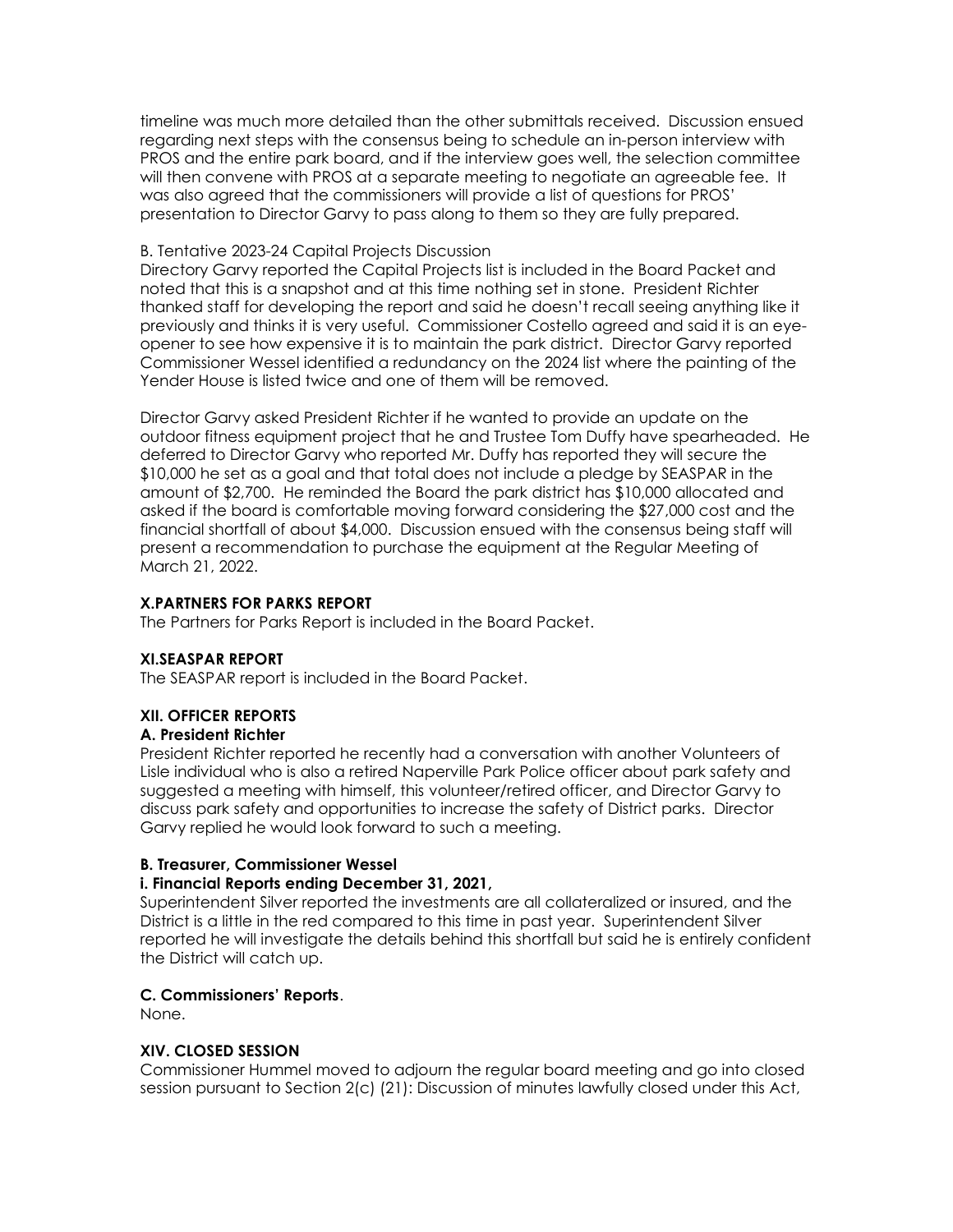whether for purposes of approval by the body of the minutes or semi-annual review of the minutes as mandated by Section 2.06. Commissioner Wessel seconded.

Roll Call: Ayes: Hummel, Wessel, Costello, Altpeter, Richter Absent: None. Nays: None.

Motion passed at 8:00 p.m**.**

# **XV. OPEN MEETING**

### **XVI. CALL TO ORDER AND ROLL CALL**

The Board returned to open session at 8:13 pm. Roll Call: Richter, Altpeter, Hummel, Wessel, and Costello all present.

#### **XVII. ACTION ON CLOSED SESSION ITEMS**

A. Approval of certain closed session meeting minutes. Commissioner Altpeter moved to approve the closed session meeting minutes of August 19, 2021. Commissioner Wessel seconded. Roll Call: Ayes: Altpeter, Wessel, Costello, Hummel, Richter Absent: None. Nays: None.

Motion Passed.

B. Release of certain closed session meeting minutes. Commissioner Altpeter moved to release the closed session meeting minutes of August 19, 2021. Commissioner Wessel seconded.

Roll Call: Ayes: Altpeter, Wessel, Costello, Hummel, Richter Absent: None. Nays: None.

Motion Passed.

C. Authorization of the destruction of certain verbatim recordings of closed session meetings. Commissioner Altpeter moved to approve the destruction of the verbatim recording of the meeting of February 20, 2020. Commissioner Wessel seconded.

Roll Call: Ayes: Altpeter, Wessel, Costello, Hummel, Richter Absent: None. Nays: None.

Motion Passed.

#### **XVIII. ADJOURN OPEN MEETING**

Commissioner Wessel moved to adjourn the open meeting. Commissioner Costello seconded the motion.

Roll Call: